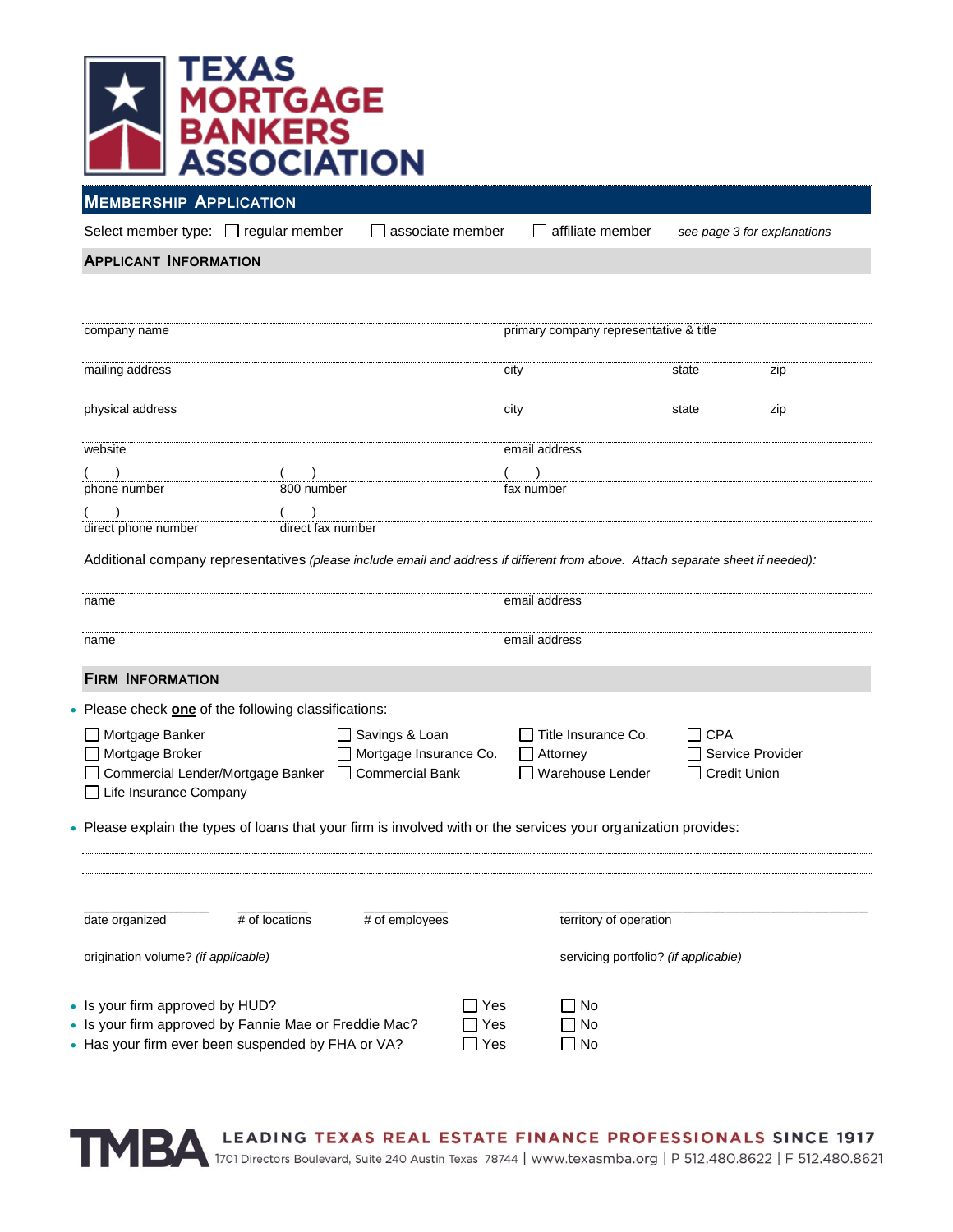Please list other companies with which you are affiliated (parent company, subsidiaries, etc.)

| • Member of the following professional / trade organizations*: |
|----------------------------------------------------------------|
|                                                                |
|                                                                |
|                                                                |
|                                                                |

#### **LETTER OF RECOMMENDATION**

The following designated representative in good standing has been requested to furnish TMBA with a letter of recommendation for approval of membership. Please notify your sponsor and request that the letter be sent to the TMBA office.

| name                                                                                                              |                       | title                                      |                        |
|-------------------------------------------------------------------------------------------------------------------|-----------------------|--------------------------------------------|------------------------|
| firm                                                                                                              |                       | phone                                      |                        |
| <b>QUICK SURVEY</b>                                                                                               |                       |                                            |                        |
| In order for us to better serve our members, we ask that you take a moment to complete the following information. |                       |                                            |                        |
| • What is your primary interest in joining TMBA?                                                                  | Education<br>Advocacv | Peer Interaction<br>$\mathbf{I}$<br>Other: | □ Business Development |
| • Who referred you to TMBA?                                                                                       |                       |                                            |                        |
| • Can we contact you for sponsorship of future educational programming? $\Box$ Yes                                |                       | $\Box$ No                                  |                        |
| • What service would you like to see TMBA offer its members?                                                      |                       |                                            |                        |

# **AUTHORIZATION**

I certify that all data provided is correct to the best of my knowledge. The undersigned hereby applies for membership with the Texas Mortgage Bankers Association.

| contact name                                                                             | company name          |               | mailing address |
|------------------------------------------------------------------------------------------|-----------------------|---------------|-----------------|
|                                                                                          |                       |               |                 |
| city                                                                                     | zip<br>state          | phone         | email address   |
|                                                                                          |                       |               |                 |
| completed by (please PRINT)                                                              | signature (REQUIRED)* |               | date            |
|                                                                                          |                       |               |                 |
| <b>PAYMENT INFORMATION</b>                                                               |                       |               |                 |
| Please include your dues payment, check or credit card, with your completed application. |                       |               |                 |
|                                                                                          |                       |               |                 |
|                                                                                          |                       |               |                 |
| ∏ Visa<br>$\Box$ MC<br>Check                                                             | l I Amex              | Amount \$     |                 |
|                                                                                          |                       |               |                 |
| credit card number                                                                       | expiration date       |               | signature       |
|                                                                                          |                       |               |                 |
| billing address (if different from above)                                                |                       | city<br>state | zip             |
|                                                                                          |                       |               |                 |

\*by signing this form for your Texas Mortgage Bankers Association membership, you consent for you and your company's employees to receive emails, faxes, and direct mail related to TMBA events, products and services.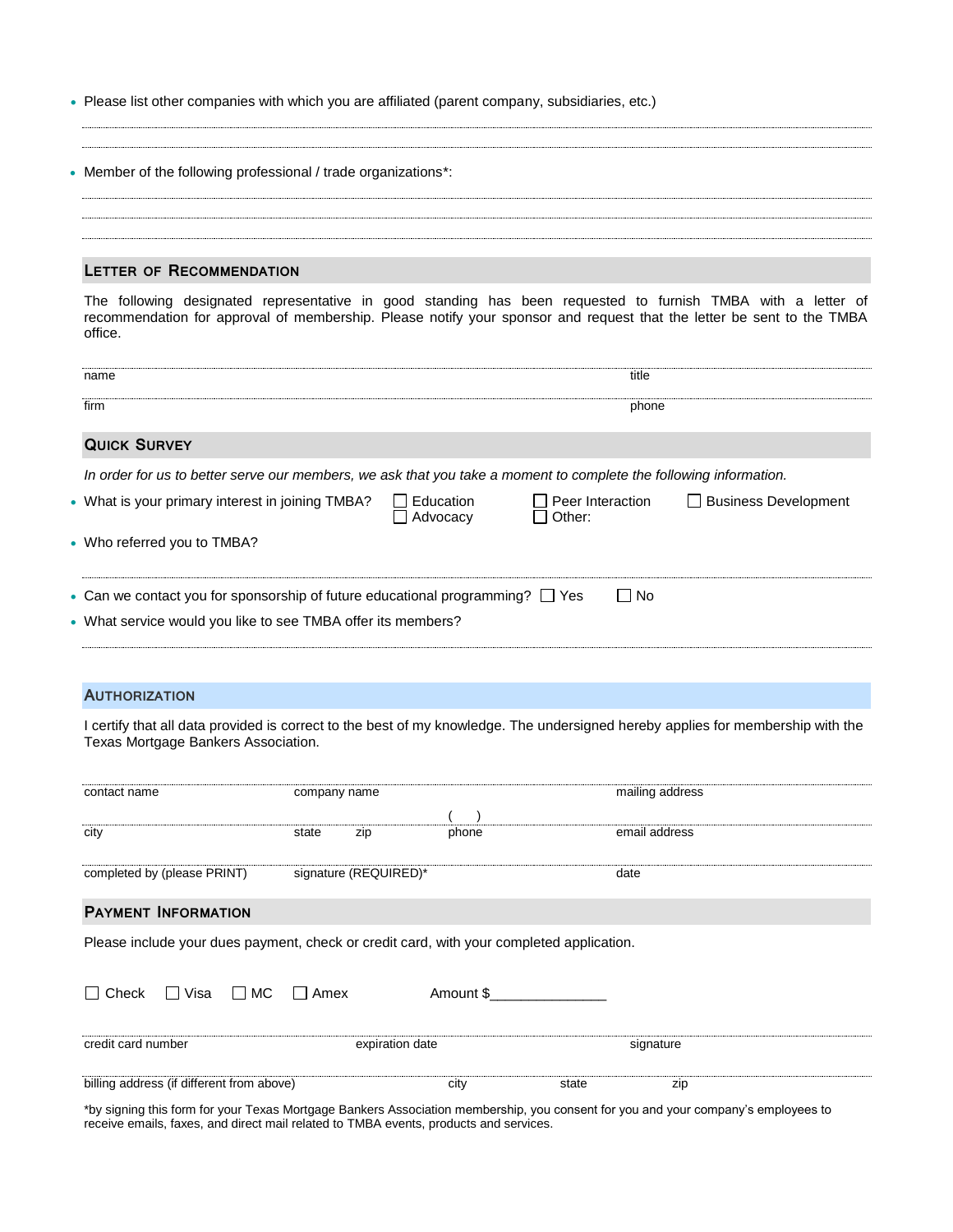## **Regular Members**

- This category of membership will encompass both residential and commercial mortgage bankers and be comprised of financial institutions that originate or service real estate loans and that meet one of the following criteria:
	- o An entity that is approved as a Fannie Mae or Freddie Mac seller or servicer; or Ginnie Mae issuer;
	- o An entity that is approved as a HUD Non-Supervised Mortgagee;
	- o An insured depository institution, including banks, savings banks, savings and loan associations, and credit unions or a subsidiary or affiliate of an insured depository;
	- o An investor or securitizer entity that purchases mortgage loans, mortgage servicing rights or other types of real estate loans, or acts as a securitizer of mortgage loans, mortgage servicing rights or other mortgage assets or real estate loans;
	- o A portfolio lender company that primarily originates loans on commercial / multifamily real estate and holds those loans in portfolio or purchases commercial / multifamily loans for portfolio;
	- o An entity that closes mortgage loans in its own name and funds mortgage loans using its warehouse lines or its own capital, and either holds the loans in its portfolio or sells such loans to an investor.
- A qualified mortgage banker applying to be a Regular Member must have had a continuing business for at least two years prior to the date of the application of membership; however, this requirement for a two year continuing existence may be waived at the discretion of the Board of Directors if the applicant, or principals thereof, has shown to have otherwise had adequate mortgage banking experience.
- Applicants shall affirm that they are in accord with the aims, objectives, and standards of the Texas Mortgage Bankers Association.

## **Associate Members**

- This category of membership is comprised of all mortgage banking service providers including mortgage brokers, title companies, mortgage insurance companies, law firms, insurance companies, or any other provider that services the mortgage industry.
- Associate Members, *with the exception of Mortgage Broker and Professional Associate*, may serve on the Board of Directors and only those representatives serving on the Board may exercise the right to vote.

### **Affiliate Members**

- This category of membership is limited to out-of-state companies with limited operations within the state that do not want to become either a Regular Member or Associate Member.
- If the company's offices are domiciled within the state, they are required to participate as a Regular Member or an Associate Member.
- Affiliate Members may not vote, hold a Board position or serve as an officer of the Association.

# **DUES SCHEDULE**

# **Residential & Commercial Regular Members**

1-4 Family Residential volume originated, acquired, or serviced on Texas properties during the 12 months prior to date of application/renewal. Residential Dues Schedules Based on Origination and/or Servicing Volumes and number of entitled company representatives. Any loans not classified as 1-4 Family Residential that were originated, acquired, or serviced during the 12 months prior to date of application/renewal.

| Category | <b>Annual Volume</b> (per year) | <b>Dues</b> | <b>Number of Representative(s)</b> |
|----------|---------------------------------|-------------|------------------------------------|
| Tier 1:  | over \$2 billion                | \$3500.00   | 14 representatives                 |
| Tier 2:  | under \$2 billion               | \$2750.00   | 11 representatives                 |
| Tier 3:  | under \$1 billion               | \$2000.00   | 8 representatives                  |
| Tier 4:  | under \$500 million             | \$1500.00   | 6 representatives                  |
| Tier 5:  | under \$100 million             | \$1000.00   | 4 representatives                  |
| Tier 6:  | under \$50 million              | \$500.00    | 2 representatives                  |

Dues will be assessed at the higher fee schedule for individual companies that are both residential and commercial mortgage bankers.

### **Commercial Regular Member**

Any loans not classified as 1-4 Family Residential that were originated, acquired, or serviced during the 12 months prior to date of application/renewal.

### Same as **Residential Regular Member** (see tier schedule above)

Dues will be assessed at the higher fee schedule for individual companies that are both residential and commercial mortgage bankers.

*Additional representatives may be purchased for all classes of annual membership at the rate of \$250.00 per additional representative with applicable rights associated with membership category*.